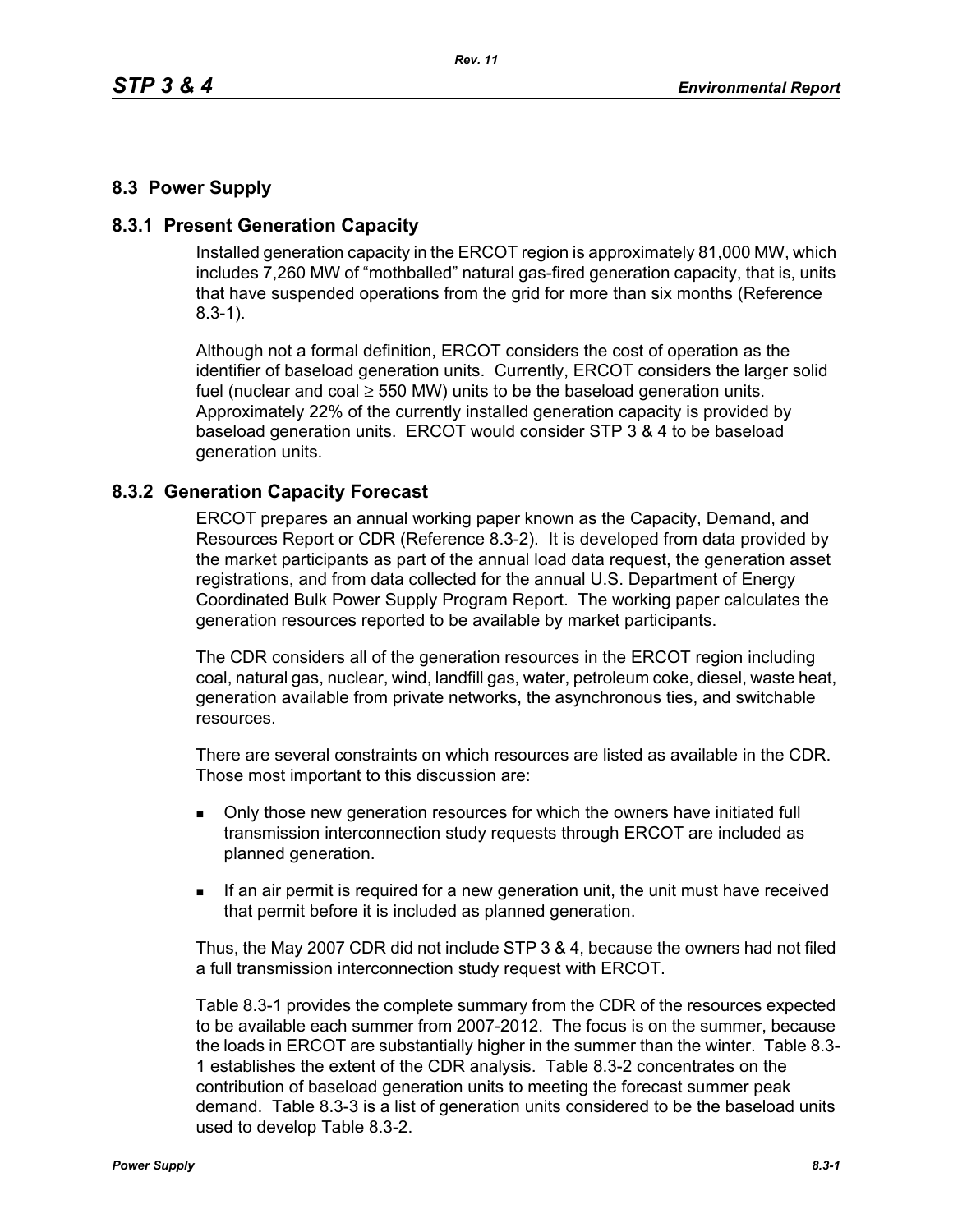Figure 8.3-1 is contained in the CDR and provides the ERCOT generation capacity projections for 2012-2027. The program that develops the curves takes many factors into consideration:

- **Increasing age of generation units, which may lead to inefficiency, increased** outage time, or reduced output capacity
- New units being connected to the grid (capacity and date) based on market participants' reported plans
- Units being decommissioned (capacity and date) in accordance with market participants' reported plans
- Units being mothballed (capacity and date) based on market participants' reported plans
- Units being taken out of mothballed status and reconnected to the grid (capacity and date) based on market participants' reported plans

The figure provides three possible capacity scenarios based on the aging of existing units to assist the market participants in making sound economic decisions. Based on company operating experience and specific economic constraints, some market participants may choose to not operate their units past thirty years, some past forty years, or some past fifty years. The three aging scenarios allow the market participants to understand the forecast generation capacity with and without units of various ages. This provides the market participants flexibility in their economic decisions.

ERCOT does not dictate to the market participants which units should be mothballed, or when mothballed units should be returned to the grid, or when new units should be planned and constructed. ERCOT relies on market economic forces to provide the market participants with the impetus to make such economic decisions. ERCOT simply provides as much information as possible to assist the market participants in making good economic decisions that will benefit the whole ERCOT region.

### **8.3.3 References**

- 8.3-1 ERCOT Report on Existing and Potential Electric System Constraints and Needs, December 2006, available at http://www.ercot.com/news/presentations/2006/2006\_ERCOT\_Reports\_T ransmission Constraints and Needs.pdf.
- 8.3-2 Report on the Capacity, Demand, and Reserves in the ERCOT Region, May 2007, available at http://www.ercot.com/news/presentations/2007/07CDR05172007-final.xls.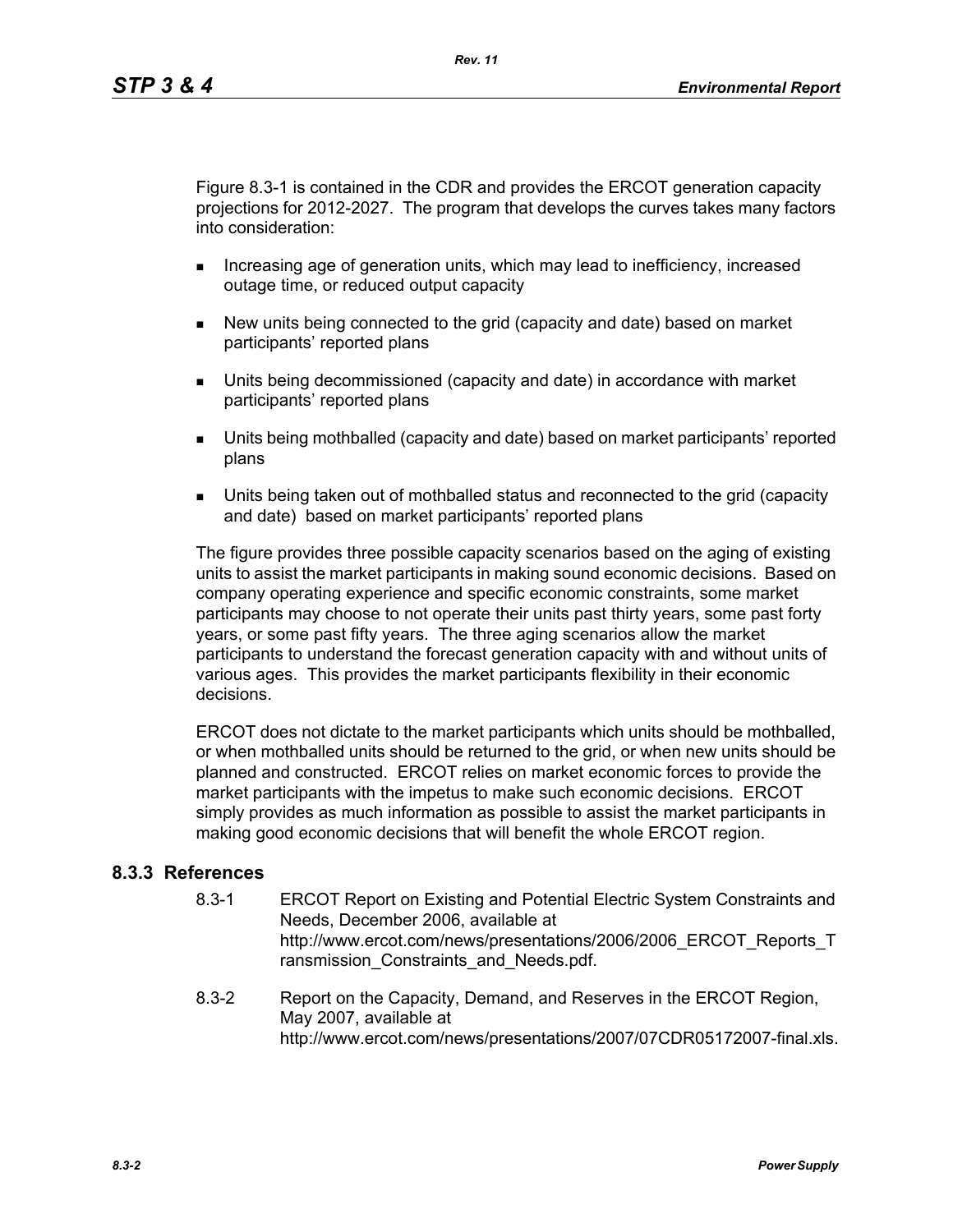| <b>Resources:</b>                                                | 2007   | 2008   | 2009   | 2010     | 2011   | 2012     |
|------------------------------------------------------------------|--------|--------|--------|----------|--------|----------|
| Installed Capacity, MW                                           | 61,424 | 61,424 | 61,424 | 61,424   | 61,424 | 61,424   |
| Capacity from Private Networks, MW                               | 6,513  | 6,217  | 6,217  | 6,217    | 6,217  | 6,217    |
| Effective Load-Carrying Capability (ELCC) of Wind Generation, MW | 298    | 298    | 298    | 298      | 298    | 298      |
| RMR Units under Contract, MW                                     | 169    | 169    | 169    | 169      | 0      | $\Omega$ |
| <b>Operational Generation, MW</b>                                |        | 68,108 | 68,108 | 68,108   | 67,939 | 67,939   |
|                                                                  |        |        |        |          |        |          |
| 50 % of Non-Syncronous Ties, MW                                  | 553    | 553    | 553    | 553      | 553    | 553      |
| Switchable Units, MW                                             | 2,848  | 2,848  | 2,848  | 2,848    | 2,848  | 2,848    |
| Available Mothballed Generation, MW                              | 165    | 510    | 419    | 594      | 558    | 522      |
| Planned Units (not wind) with Signed IA and Air Permit, MW       | 0      | 550    | 550    | 550      | 1,300  | 2,100    |
| ELCC of Planned Wind Units with Signed IA, MW                    | 0      | 171    | 174    | 174      | 174    | 174      |
| <b>Total Resources, MW</b>                                       | 71,970 | 72,740 | 72,652 | 72,827   | 73,372 | 74,136   |
|                                                                  |        |        |        |          |        |          |
| less Switchable Units Unavaialble to ERCOT, MW                   | 158    | 317    | 317    | $\Omega$ | 0      | $\Omega$ |
| less Retiring Units, MW                                          | 0      | 375    | 375    | 433      | 433    | 433      |
| <b>Resources, MW</b>                                             |        | 72,048 | 71,960 | 72,394   | 72,939 | 73,703   |

Reference 8.3-2

|  | Table 8.3-2 Forecast Summer Capacity, Baseload Generation Units Only |  |  |  |  |
|--|----------------------------------------------------------------------|--|--|--|--|
|--|----------------------------------------------------------------------|--|--|--|--|

|                                                       | 2007   | 2008   | 2009   | 2010   | 2011   | 2012   |
|-------------------------------------------------------|--------|--------|--------|--------|--------|--------|
|                                                       |        |        |        |        |        |        |
| <b>Resources, MW</b>                                  | 71,812 | 72,048 | 71,960 | 72,394 | 72,939 | 73,703 |
|                                                       |        |        |        |        |        |        |
| <b>Baseload Generation, MW</b>                        | 17,621 | 17,621 | 19,057 | 19,998 | 21,378 | 22,178 |
|                                                       |        |        |        |        |        |        |
| % of Resources that are<br><b>Baseload Generation</b> | 24.5%  | 24.5%  | 26.5%  | 27.6%  | 29.3%  | 30.1%  |
|                                                       |        |        |        |        |        |        |

Compiled from Reference 8.3-2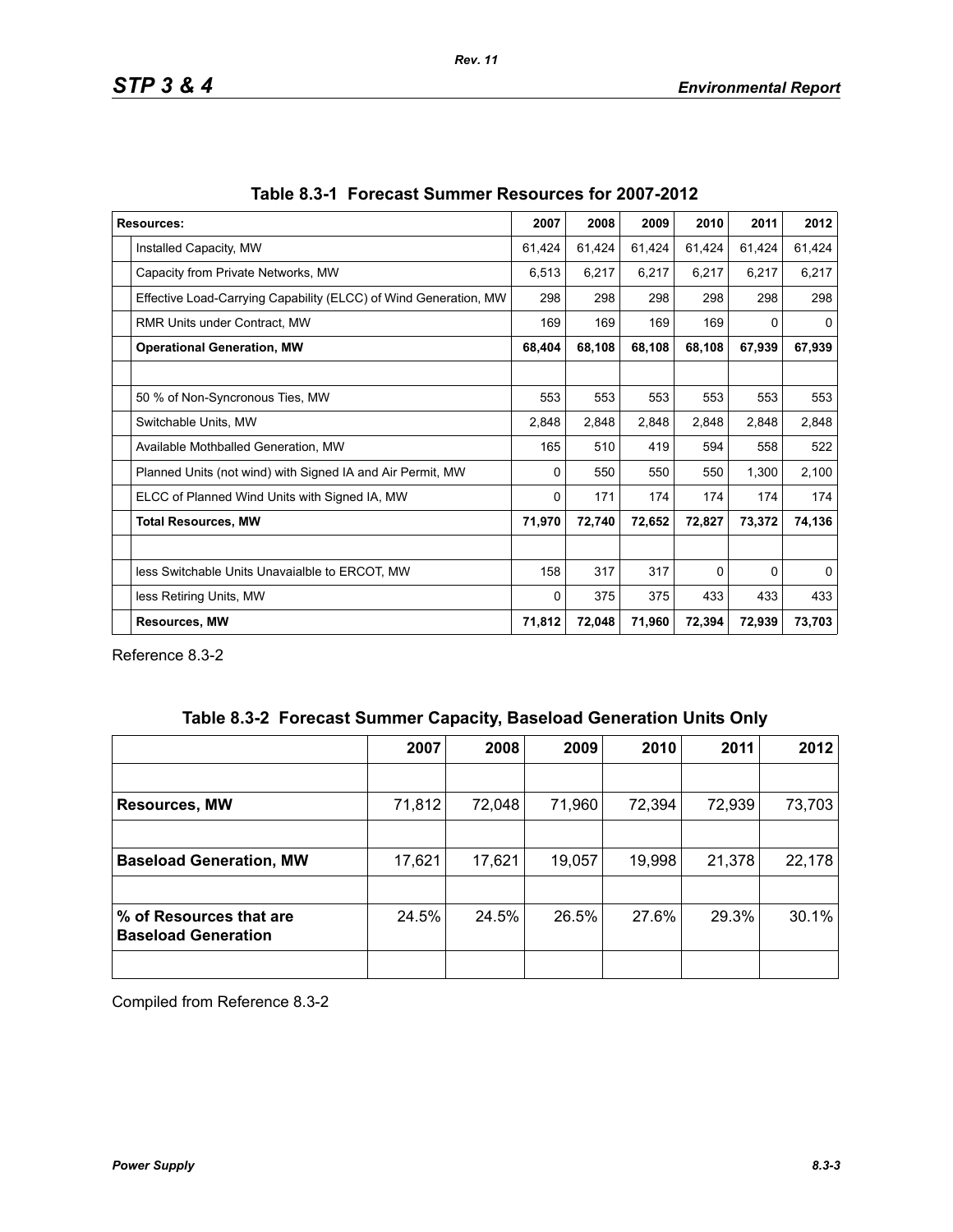|                           | <b>Summer Capacity, MW</b> |        |        |        |        |        |
|---------------------------|----------------------------|--------|--------|--------|--------|--------|
| <b>Unit Name</b>          | 2007                       | 2008   | 2009   | 2010   | 2011   | 2012   |
| Big Brown 1               | 597                        | 597    | 597    | 597    | 597    | 597    |
| Big Brown 2               | 610                        | 610    | 610    | 610    | 610    | 610    |
| Coleto Creek 1            | 633                        | 633    | 633    | 633    | 633    | 633    |
| Comanche Peak 1           | 1,164                      | 1,164  | 1,164  | 1,164  | 1,164  | 1,164  |
| Comanche Peak 2           | 1,164                      | 1,164  | 1,164  | 1,164  | 1,164  | 1,164  |
| Fayette Power Project 1   | 596                        | 596    | 596    | 596    | 596    | 596    |
| Fayette Power Project 2   | 608                        | 608    | 608    | 608    | 608    | 608    |
| J K Spruce 1              | 560                        | 560    | 560    | 560    | 560    | 560    |
| Limestone 1               | 826                        | 826    | 826    | 826    | 826    | 826    |
| Limestone 2               | 853                        | 853    | 853    | 853    | 853    | 853    |
| Martin Lake 1             | 799                        | 799    | 799    | 799    | 799    | 799    |
| Martin Lake 2             | 795                        | 795    | 795    | 795    | 795    | 795    |
| Martin Lake 3             | 804                        | 804    | 804    | 804    | 804    | 804    |
| Monticello 1              | 560                        | 560    | 560    | 560    | 560    | 560    |
| Monticello <sub>2</sub>   | 579                        | 579    | 579    | 579    | 579    | 579    |
| Monticello 3              | 808                        | 808    | 808    | 808    | 808    | 808    |
| Oklaunion 1               | 629                        | 629    | 629    | 629    | 629    | 629    |
| South Texas 1             | 1,282                      | 1,282  | 1,282  | 1,282  | 1,282  | 1,282  |
| South Texas 2             | 1,282                      | 1,282  | 1,282  | 1,282  | 1,282  | 1,282  |
| W A Parish 5              | 657                        | 657    | 657    | 657    | 657    | 657    |
| W A Parish 6              | 645                        | 645    | 645    | 645    | 645    | 645    |
| W A Parish 7              | 567                        | 567    | 567    | 567    | 567    | 567    |
| W A Parish 8              | 603                        | 603    | 603    | 603    | 603    | 603    |
| Oak Grove 1               |                            |        | 855    | 855    | 855    | 855    |
| Sandow <sub>5</sub>       |                            |        | 581    | 581    | 581    | 581    |
| Oak Grove 2               |                            |        |        | 855    | 855    | 855    |
| Comanche Peak 1&2 Upgrade |                            |        |        | 86     | 86     | 86     |
| J K Spruce 2              |                            |        |        |        | 750    | 750    |
| Twin Oaks 3               |                            |        |        |        | 630    | 630    |
| Sandy Creek 1             |                            |        |        |        |        | 800    |
|                           | 17,621                     | 17,621 | 19,057 | 19,998 | 21,378 | 22,178 |

# **Table 8.3-3 Baseload Generation Units for Summer Capacity Forecast**

Compiled from Reference 8.3-2